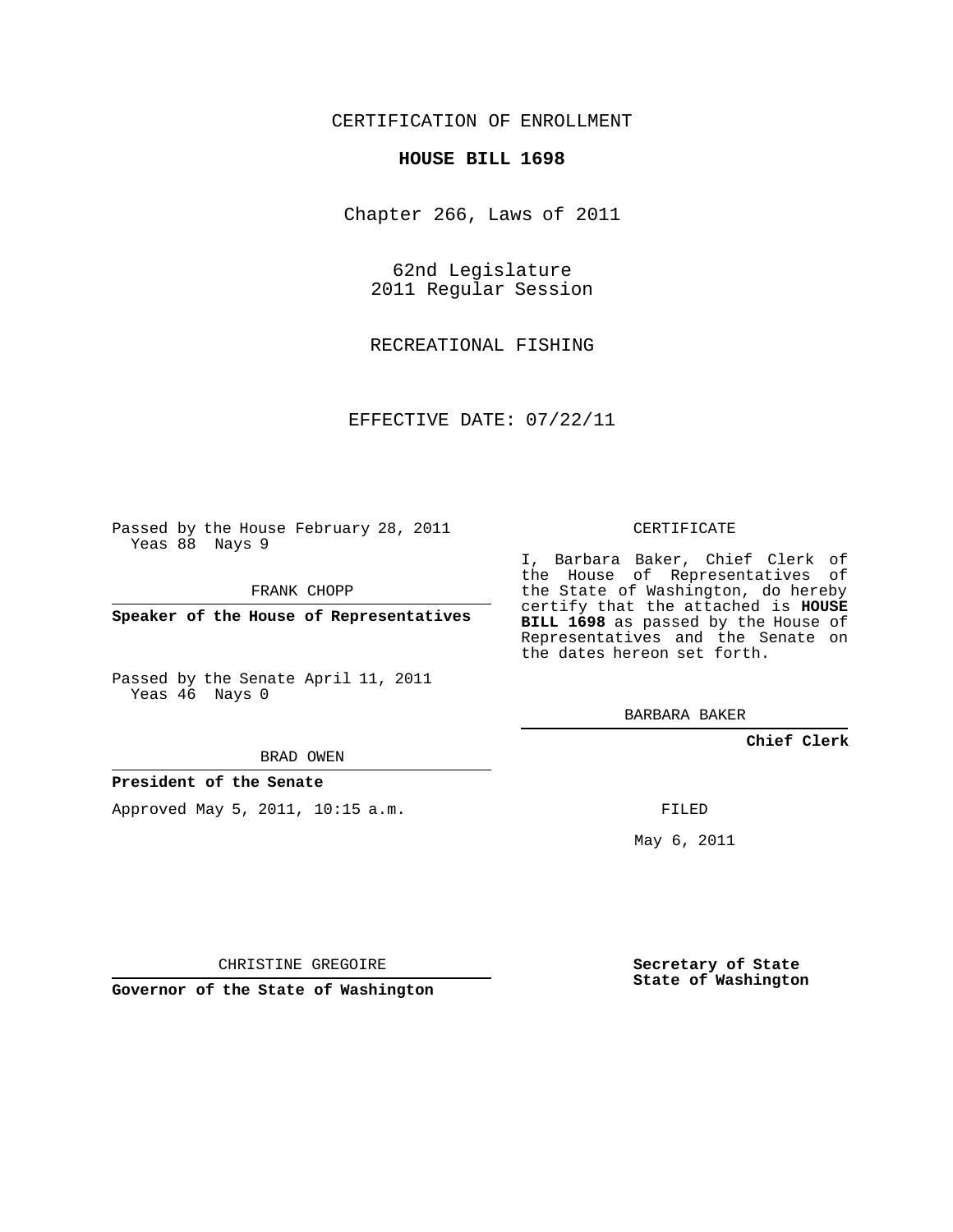# **HOUSE BILL 1698** \_\_\_\_\_\_\_\_\_\_\_\_\_\_\_\_\_\_\_\_\_\_\_\_\_\_\_\_\_\_\_\_\_\_\_\_\_\_\_\_\_\_\_\_\_

\_\_\_\_\_\_\_\_\_\_\_\_\_\_\_\_\_\_\_\_\_\_\_\_\_\_\_\_\_\_\_\_\_\_\_\_\_\_\_\_\_\_\_\_\_

Passed Legislature - 2011 Regular Session

## **State of Washington 62nd Legislature 2011 Regular Session**

**By** Representatives Lytton, Morris, Van De Wege, Blake, and Liias; by request of Department of Fish and Wildlife

Read first time 01/31/11. Referred to Committee on Agriculture & Natural Resources.

 AN ACT Relating to recreational fishing opportunities; amending RCW 77.105.005, 77.105.020, 77.105.030, 77.105.050, and 77.105.160; adding a new section to chapter 77.105 RCW; and repealing RCW 77.105.040, 77.105.060, 77.105.070, 77.105.080, 77.105.090, 77.105.100, 77.105.110, 77.105.120, and 77.105.130.

6 BE IT ENACTED BY THE LEGISLATURE OF THE STATE OF WASHINGTON:

 7 **Sec. 1.** RCW 77.105.005 and 1993 sp.s. c 2 s 82 are each amended to 8 read as follows:

9 (1) The legislature finds the sheltered waters of Puget Sound (waters east of the Sekiu river) have historically provided the citizens of the state with the safest and most convenient access to productive marine recreational fishing.

13 (2) The legislature ((<del>finds that recreational fishing opportunities</del> 14 for salmon and marine bottomfish have been dwindling in recent years. 15 It is important to restore diminished recreational fisheries and to 16 enhance the salmon and marine bottomfish resource to assure sustained 17 productivity)) further recognizes the economic value in restoring and 18 rebuilding the recreational fishing opportunities in Puget Sound for 19 salmon and marine bottomfish, and that these opportunities have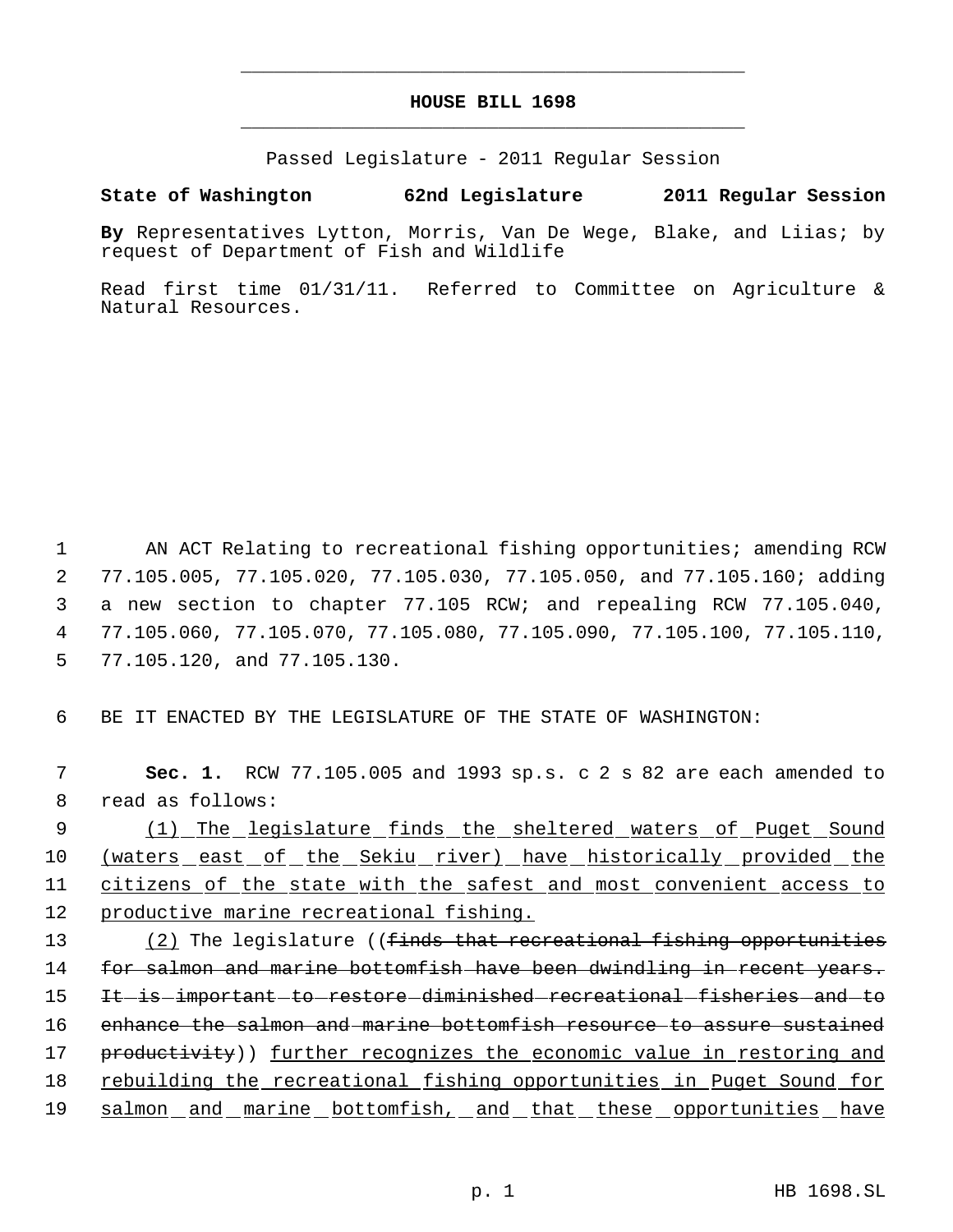1 declined in the past two decades. Investments made in recreational 2 fishing programs will repay the people of the state many times over in 3 increased economic activity and in an improved quality of life.

 (3) It is the intent of the legislature to improve recreational fishing opportunities in Puget Sound and Lake Washington from current 6 levels and increase the economic benefits from the fishery, particularly recognizing the unique recreational experience provided by the winter salmon fishery. In addition, the legislature has determined 9 that the number of angler trips expended in these waters is the measure of fishing opportunity.

11 **Sec. 2.** RCW 77.105.020 and 1993 sp.s. c 2 s 84 are each amended to 12 read as follows:

13 (1) Consistent with available revenue, commission policies, tribal 14 comanager agreements, and limitations of the endangered species act, 15 the department, in consultation with the oversight committee created in 16 RCW 77.105.160, shall adaptively manage the Puget Sound recreational 17 salmon and marine fish enhancement program to maximize the benefits to 18 the Puget Sound recreational fishery.

19 (2) The department has the following duties:

20  $(a)$  The department shall( $\left(\frac{1}{b} - \frac{b}{c}\right)$  =  $\frac{1}{c}$  a short-term)) utilize a 21 program of hatchery-based salmon enhancement ((using freshwater pond 22 sites for the final rearing phase;) and solicit support from 23 cooperative projects, regional enhancement groups, and other supporting 24 organizations( $(i)$ ) to improve recreational salmon fishing in Puget 25 Sound.

26 (b) The department may conduct comprehensive research on resident 27 and migratory salmon production opportunities( $(i \text{ and conduct research})$ ) 28 on marine bottomfish production limitations, and on methods for 29 artificial propagation of depleted marine bottomfish.

30 ((Long-term-responsibilities - of - the - department - are - to: Fully 31 implement enhancement efforts for Puget Sound and Hood Canal resident 32 salmon-and-marine-bottomfish; identify opportunities to reestablish 33 salmon runs into areas where they no longer exist; encourage naturally 34 spawning-salmon-populations-to-develop-to-their-fullest-extent;-and 35 fully utilize hatchery programs to improve recreational fishing.))

36 (c) The program must facilitate continued and improved recreational 37 fishing opportunities in Puget Sound and Lake Washington as measured by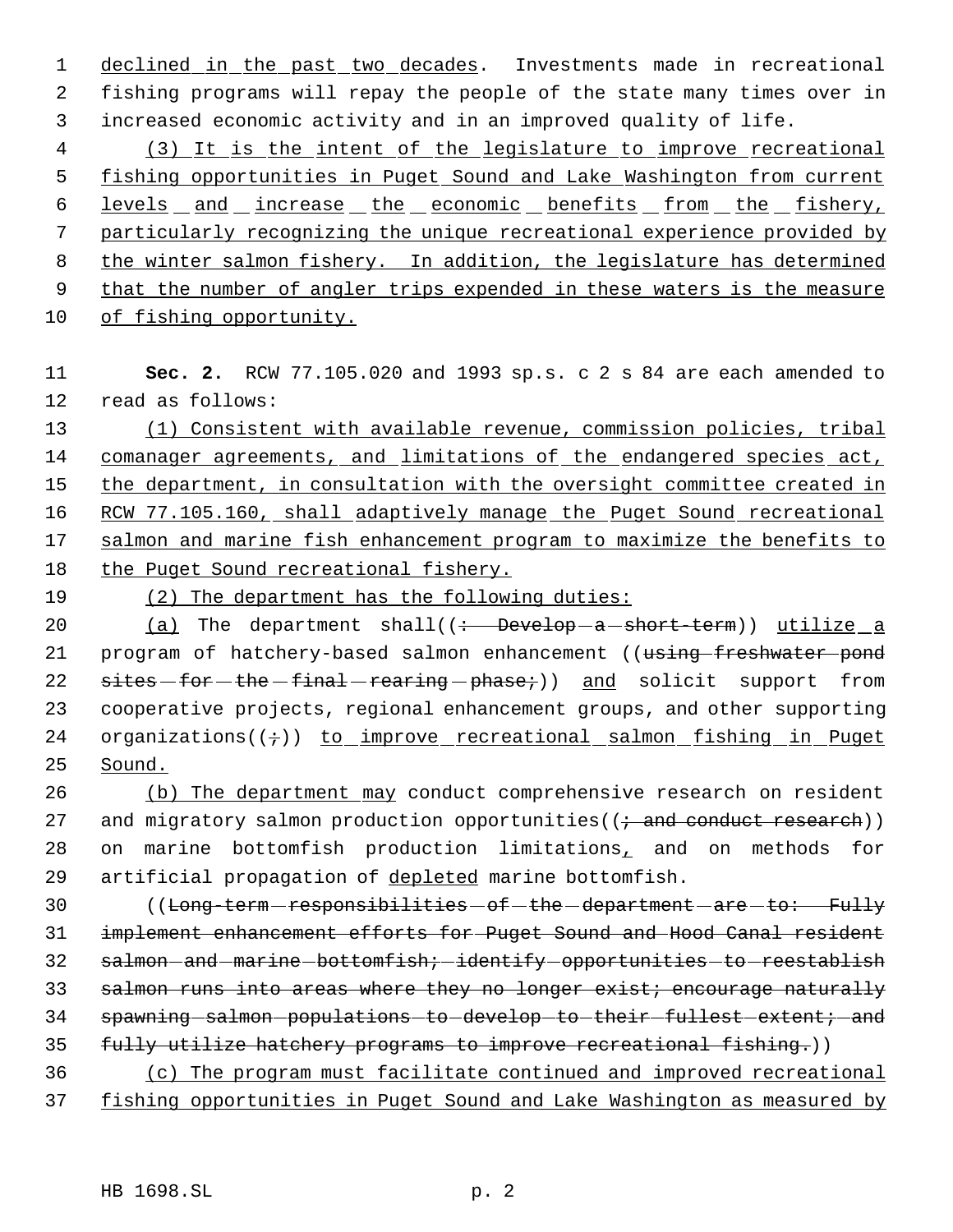1 <u>increased angler trips of participation. The coordinator, as</u> identified in RCW 77.105.010, shall assist the oversight committee with development of recommendations for outcome-based goals and objectives to assess the effectiveness of the program.

 (d) The director shall meet with the oversight committee each year to review and approve these goals and objectives.

 (e) The director and oversight committee shall report annually to 8 the commission on the goals of the program and the effectiveness of the 9 program in meeting those goals. Objectives include, but are not limited to, an increase in salmon and bottomfish angler trips.

 (f) The department and the oversight committee shall seek to reach 12 consensus regarding program activities and expenditures. The 13 department shall provide the oversight committee with a written explanation when the department expends funds from the recreational 15 fisheries enhancement account that differs substantially from oversight committee recommendations.

 (g) Consistent with RCW 43.01.036, the department and oversight 18 committee shall make a joint report to the legislature on the effectiveness of this program in biennial reports. Reports must 20 include the goals and objectives of the previous biennium and a determination of whether the goals and objectives were met and an explanation if the department did not meet these specific objectives.

 **Sec. 3.** RCW 77.105.030 and 1993 sp.s. c 2 s 85 are each amended to read as follows:

25 The department ((shall)) may seek recommendations from persons who are expert on the planning and operation of programs for enhancement of 27 recreational fisheries. The department ((shall-fully)) may use the 28 expertise of the University of Washington ((college-of-fisheries)) 29 school of aquatic and fishery sciences and the sea grant program to develop research and enhancement programs.

 NEW SECTION. **Sec. 4.** A new section is added to chapter 77.105 RCW to read as follows:

 The department shall utilize artificial rearing of salmon to improve recreational salmon fishing in Puget Sound. In managing salmon, the department shall seek to develop and implement methods that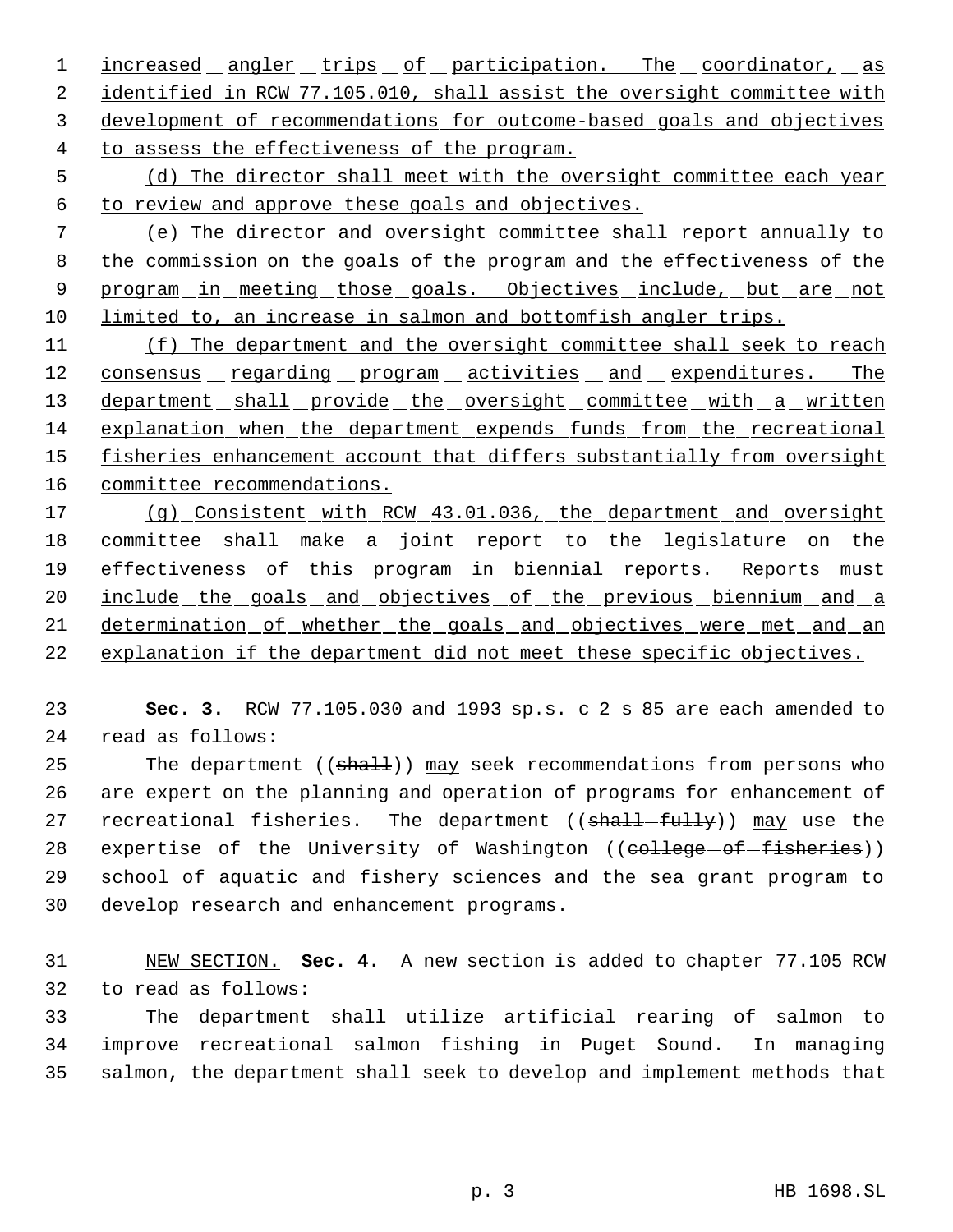will increase recreational angling opportunities. These methods may include, but are not limited to, the following tools:

 (1) Utilization of salmon artificial rearing techniques that contribute to the recreational fisheries in Puget Sound, especially winter salmon fishing.

 (2) Optimum use of hatchery salmon through expanded recreational mark-selective fisheries.

 (3) Utilization of recreational salmon and marine fish enhancement program funds for catch monitoring when required to increase recreational mark-selective fisheries.

 (4) Consideration of new catch and release recreational fisheries utilizing gear and methods known to minimize hooking mortality.

 (5) Providing public information regarding angling opportunities and fishing methods.

 **Sec. 5.** RCW 77.105.050 and 1993 sp.s. c 2 s 87 are each amended to read as follows:

17 The department ((shall)) may conduct research, develop methods, and implement programs for the artificial rearing and release of marine 19 bottomfish species. ((Lingcod, halibut, rockfish, and Pacific cod shall be the species of primary emphasis due to their importance in the 21 recreational fishery.)) Marine bottomfish species of importance in the 22 recreational fishery are the primary emphasis. The department may use 23 artificial habitats to restore and mitigate for degraded rockfish habitats and enhance recreational opportunities.

 **Sec. 6.** RCW 77.105.160 and 2003 c 173 s 2 are each amended to read as follows:

 (1) The Puget Sound recreational fisheries enhancement oversight committee is created. The director shall appoint at least seven 29 members representing sport fishing ((organizations)) interests to the committee from a list of applicants, ensuring broad representation from the sport fishing community. Each member shall serve for a term of two years, and may be reappointed for subsequent two-year terms at the discretion of the director. Members of the committee serve without compensation.

 (2) The Puget Sound recreational fisheries enhancement oversight committee has the following duties: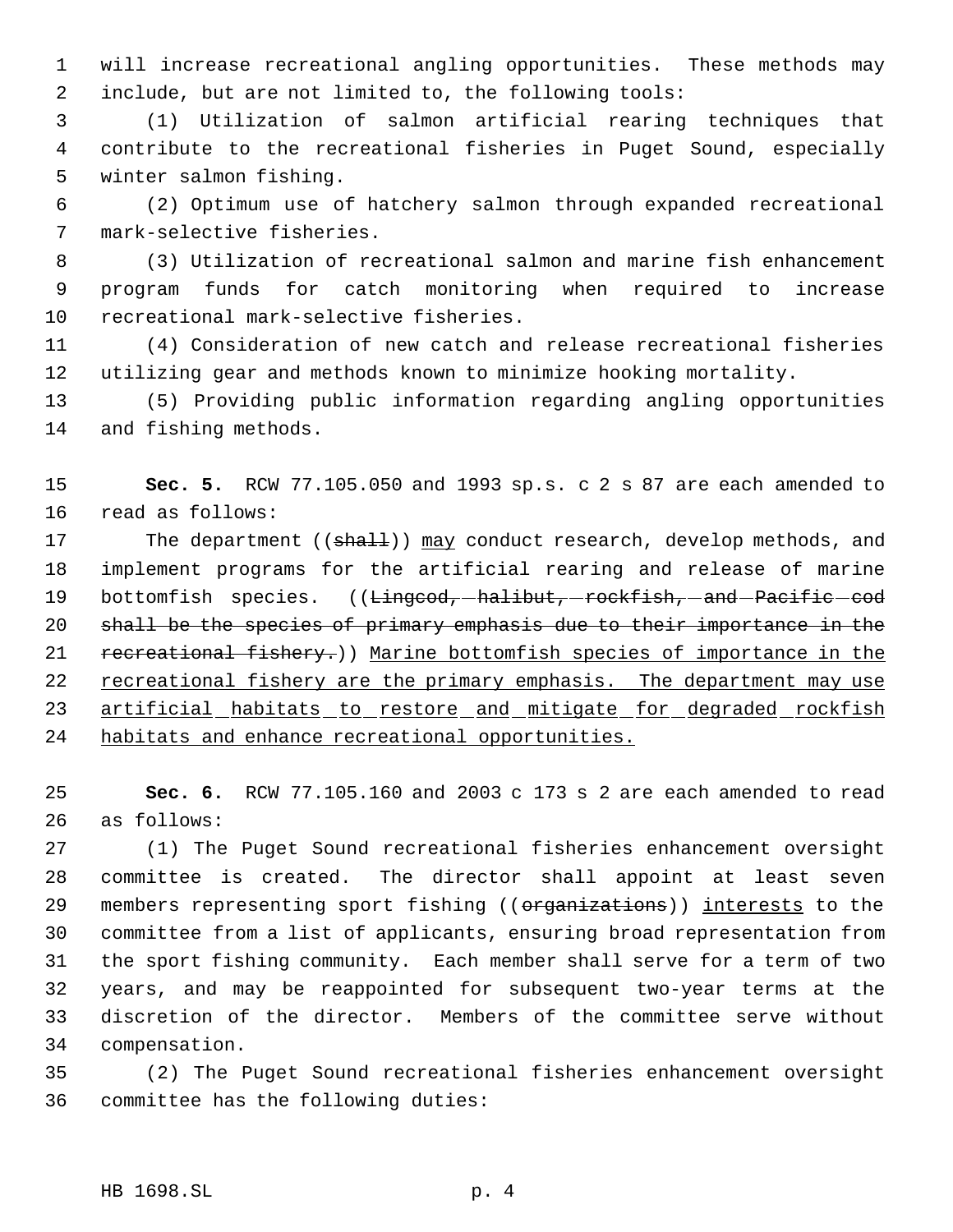(a) Advise the department on all aspects of the Puget Sound recreational fisheries enhancement program;

 (b) Develop recommendations, with assistance from the coordinator, 4 for outcome-based goals and objectives to assess the effectiveness of 5 the program;

 (c) Meet with the director each year to review these goals and objectives;

 (d) Report annually with the director to the commission on the goals of the program and the effectiveness of the program in meeting 10 those goals;

 (e) Review and provide guidance on the annual budget for the recreational fisheries enhancement account;

13  $((\{e\})^{\circ})$  ( $\underline{f}$ ) Select a chair of the committee. It is the chair's duty to coordinate with the department on all issues related to the Puget Sound recreational fisheries enhancement program;

 $((\{d\})$   $(g)$  Meet at least quarterly with the department's 17 coordinator as identified in RCW 77.105.010 of the Puget Sound recreational fisheries enhancement program;

19  $((\{e\})$  ( $(h)$  Review and comment on program documents and proposed 20 production of salmon and other species; ((and

21  $(f+))$  (i) Address other issues related to the purposes of the Puget Sound recreational fisheries enhancement program that are of interest 23 to recreational fishers in Puget Sound; and

24 (j) Consistent with RCW 43.01.036, make a joint report with the department to the legislature each biennium on the status of the program.

 NEW SECTION. **Sec. 7.** The following acts or parts of acts are each repealed:

 (1) RCW 77.105.040 (Delayed-release chinook salmon--Freshwater rearing) and 1993 sp.s. c 2 s 86;

(2) RCW 77.105.060 (Additional research) and 1993 sp.s. c 2 s 88;

 (3) RCW 77.105.070 (Siting process for enhancement projects-- Cooperation with other entities) and 1994 c 264 s 47 & 1993 sp.s. c 2 s 89;

 (4) RCW 77.105.080 (Public awareness program) and 1993 sp.s. c 2 s 90;